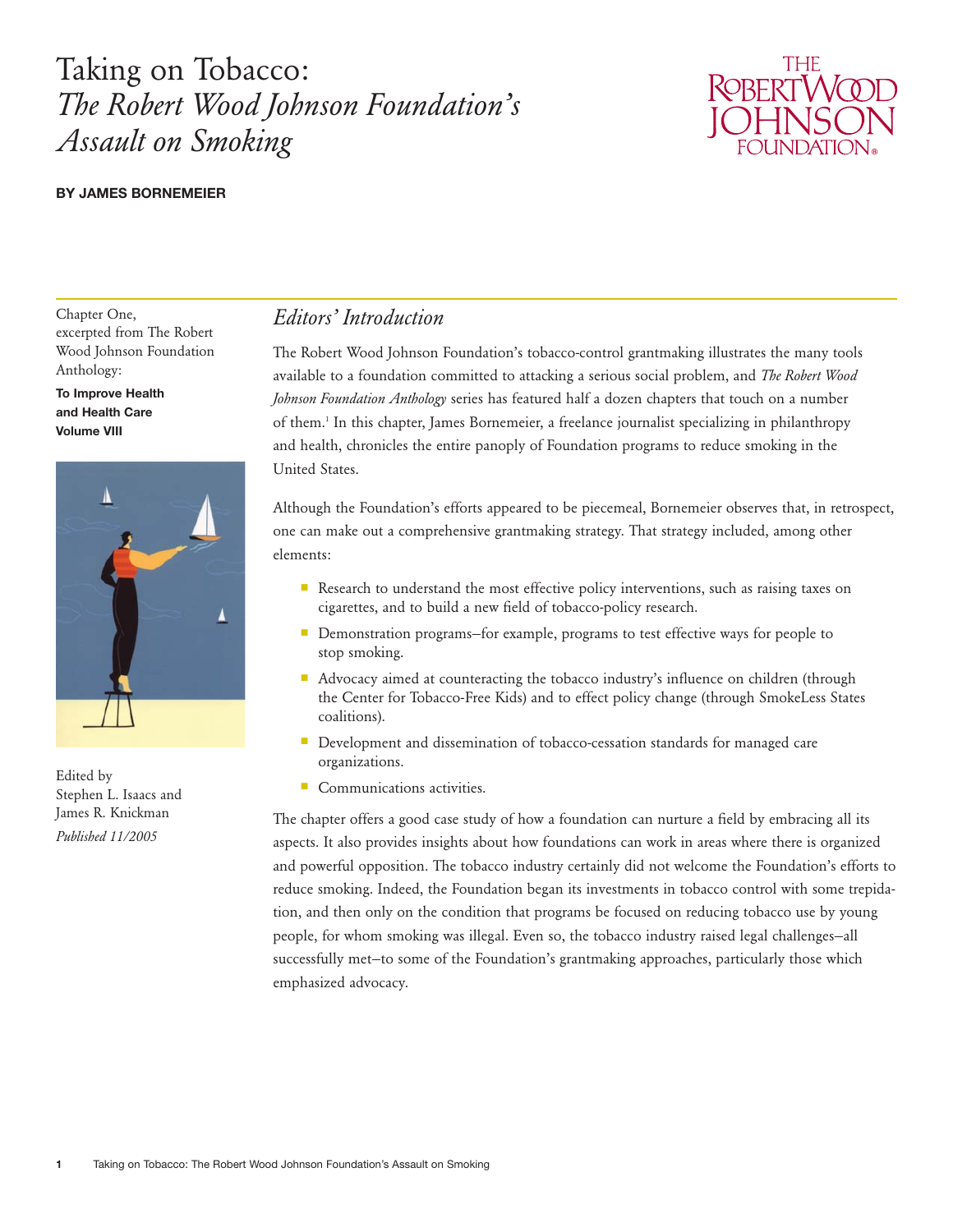Bornemeier notes in his conclusion that the Foundation is in the process of reducing its involvement in the tobacco-control field and moving on to other priorities. This raises a final question—how will the field evolve without the support and encouragement the Foundation has given it over the past decade? The Foundation is keeping a watchful eye on developments.

1. Gutman, M., Altman, D. G., and Rabin, R. L., "Tobacco Policy Research." *To Improve Health and Health Care 1998–1999: The Robert Wood Johnson Foundation Anthology*. San Francisco: Jossey-Bass, 1999; Koppett, L., "The National Spit Tobacco Education Program." *To Improve Health and Health Care 1998–1999: The Robert Wood Johnson Foundation Anthology*. San Francisco: Jossey-Bass, 1999; Kaufman, N., and Feiden, K. L., "Linking Biomedical and Behavioral Research for Tobacco Use." *To Improve Health and Health Care 2000: The Robert Wood Johnson Foundation Anthology*. San Francisco: Jossey-Bass, 2000; Orleans, C. T. and Alper, J., "Helping Addicted Smokers Quit: The Foundation's Tobacco-Cessation Programs." *To Improve Health and Health Care, Vol. VI: The Robert Wood Johnson Foundation Anthology*. San Francisco: Jossey-Bass, 2003; Diehl, D., "The Center for Tobacco-Free Kids and the Tobacco-Settlement Negotiations." *To Improve Health and Health Care, Vol. VI: The Robert Wood Johnson Foundation Anthology*. San Francisco: Jossey-Bass, 2003; Chapter Two of this volume.

For someone who can take considerable personal credit for the sustained battle against<br>smoking over the past decade, Steven Schroeder offers remarkably little evidence to explain<br>his motivation. "There was no flash of ligh or someone who can take considerable personal credit for the sustained battle against smoking over the past decade, Steven Schroeder offers remarkably little evidence to explain his motivation. "There was no flash of light," Schroeder recalled not long ago. "It was a abuse, including tobacco. I had a couple of patients who died, and that really broke me up. One was a very nice African American woman in her late forties who had a congenital problem with her hip and finally got it replaced and was looking forward to a full life. But postoperative X-rays spotted a shadow on her lung, and she died soon after. I also remember a three-pack-a-day journalist, a really great guy. His wife called me at 6 a.m. one day. He had had a cardiac arrest. Both of my parents smoked—and quit, as did I. All these experiences had an effect on me."

Such experiences are woven into the fabric of millions of American lives. The scourge of substance abuse has strengthened, tested, and sundered families and posed enduring and largely intractable problems to society, but by most measures Schroeder's life had only been grazed by its perils and depredations. In 1990, in a timely happenstance for the researchers, advocates, scientists, attorneys, and activists who made up the vanguard of the tobacco-control community in this country, Schroeder was about to become the president of The Robert Wood Johnson Foundation. With the change of leadership came the de-facto mandate for Schroeder to step back and reevaluate the Foundation's mission. When he did, he saw an opportunity to get the Foundation involved in an area where it had had only a minimal presence. While he saw no flash of revelatory light, the opportunity did present itself as an obligation, and his decision changed the Foundation and helped transform the battlefield of tobacco control.

#### **A New Mission**

Before 1987, combating substance abuse was not even part of the Foundation's agenda. That year, substance abuse was included under the goal of reducing destructive behavior, one of ten Foundation priorities in the late 1980s. By 1997, substance abuse had become the single largest investment area, totaling more than a quarter of the Foundation's \$900 million in grants and commitments.<sup>1</sup>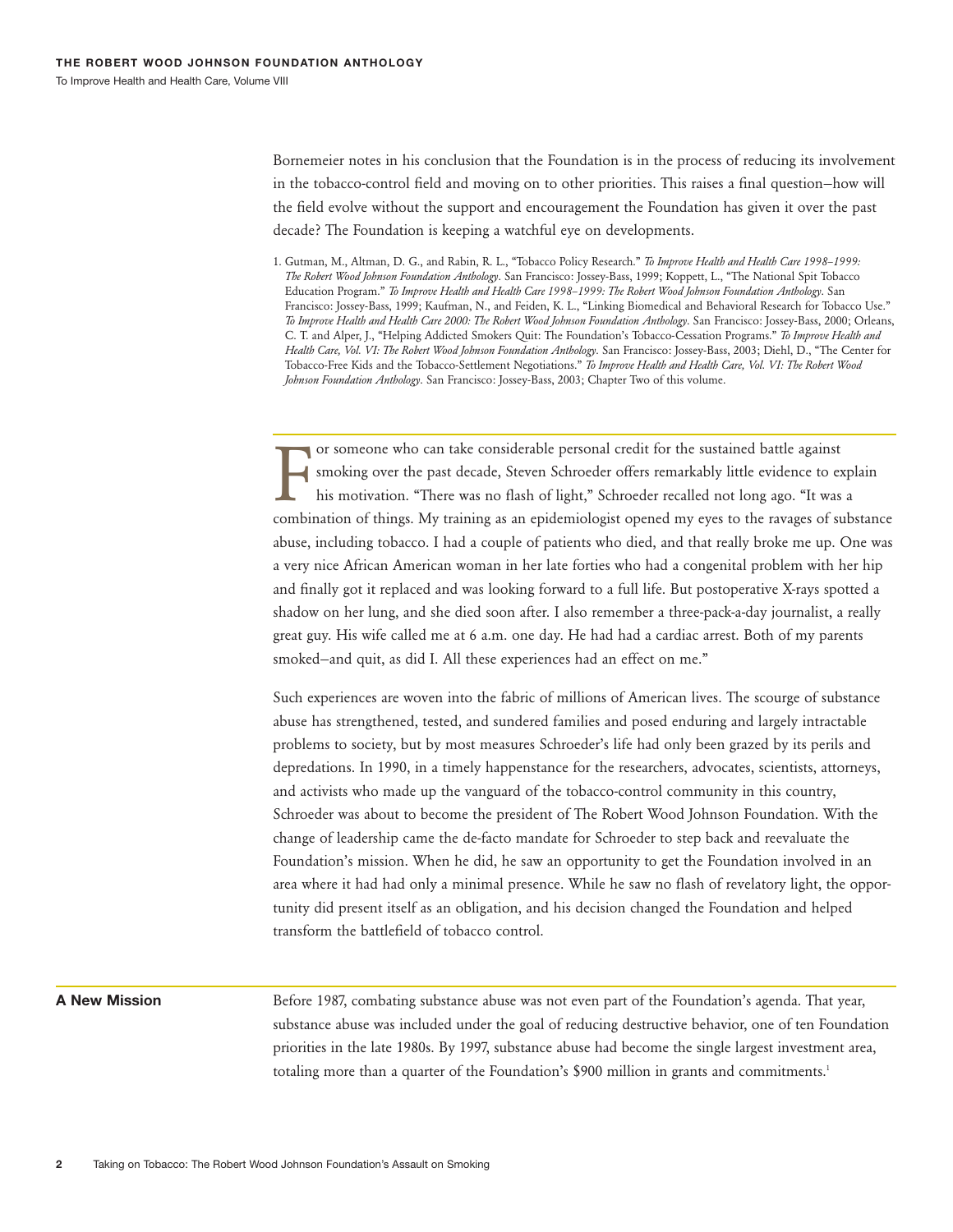Schroeder arrived with more of a social-activist agenda than had previous presidents of the Foundation, and with the notion that the work of the Foundation should be "less about grantmaking areas and more about where the country should be."<sup>2</sup> At his first meeting with the Board, as a candidate for president in November 1989, Schroeder made it clear that he wanted to make substance abuse, and within it tobacco control, the first among several proposed Foundation goals. The Board was generally receptive, partly because the Foundation had done some work previously in the substance abuse field, most visibly with the Partnership for a Drug-Free America, which it had begun supporting earlier in 1989 and which sought to deglamorize drugs, and *Fighting Back*, which began in 1989 and helped form community coalitions to reduce demand for alcohol and drugs.

At a February 1991 retreat, the Board debated the wisdom of approving the substance abuse goal, which, after considerable internal debate, had been refined to target "the irresponsible use of tobacco, alcohol, and drugs." To some Trustees, taking on tobacco seemed a risky enterprise, given the staff's relative inexperience in the field. Others worried that the Foundation would be drawn into controversies over legalization and enforcement. With smoking already in decline, locking horns with the powerful tobacco industry struck some Board members as problematic, if not wrongheaded. But the grim unavoidable statistics about tobacco's lethality was persuasive, and the Board adopted the goal of "reducing the harmful effects and the irresponsible use of tobacco, alcohol, and drugs."3 It insisted, however, that the Foundation's tobacco-control efforts focus initially on young smokers for whom cigarettes were illegal. The first grant in the tobacco portfolio, \$1.3 million to *Stop Teenage Addiction to Tobacco*, or STAT, was approved in 1991, and the Foundation's substance abuse era had begun.

## **Americans and Tobacco**

According the U.S. Centers for Disease Control and Prevention, or CDC, some 46 million adults in the United States smoke cigarettes—a behavior that will result in premature death or disability for half of all regular users.<sup>4</sup> Cigarette smoking is responsible for more than 440,000 deaths each year, or one in every five deaths. Paralleling this enormous health toll is the economic burden of tobacco use: smoking-related illnesses cost the nation more than \$150 billion each year.

Because of shifts in public tolerance and various political, economic, and social influences, the use of tobacco has fluctuated significantly over the past century.5 It increased dramatically between 1900 and the mid-1960s, rising during war years, dipping during the Great Depression. At its peak in 1963, annual consumption hit more than four thousand cigarettes per person age eighteen and up. The Surgeon General's report issued the following year linked smoking definitively to health problems and precipitated a general decline ever since, marked by occasional ups and downs. Tobacco use actually increased among young people between the early- and mid-1990s, as pro-use messages from the entertainment industry, mixed with ever more sophisticated marketing by the tobacco industry, along with other factors, had their effect. According to the University of Michigan's study, *Monitoring the Future*, the percentage of twelfth-graders who reported smoking during the previous month grew from 27.8 percent in 1992 to 36.5 percent in 1997. By 2002, the percentage had decreased to 26.7, and is expected to continue its downward trend. Despite the decreases, at least 4.5 million young people under the age of eighteen are current smokers.<sup>6</sup>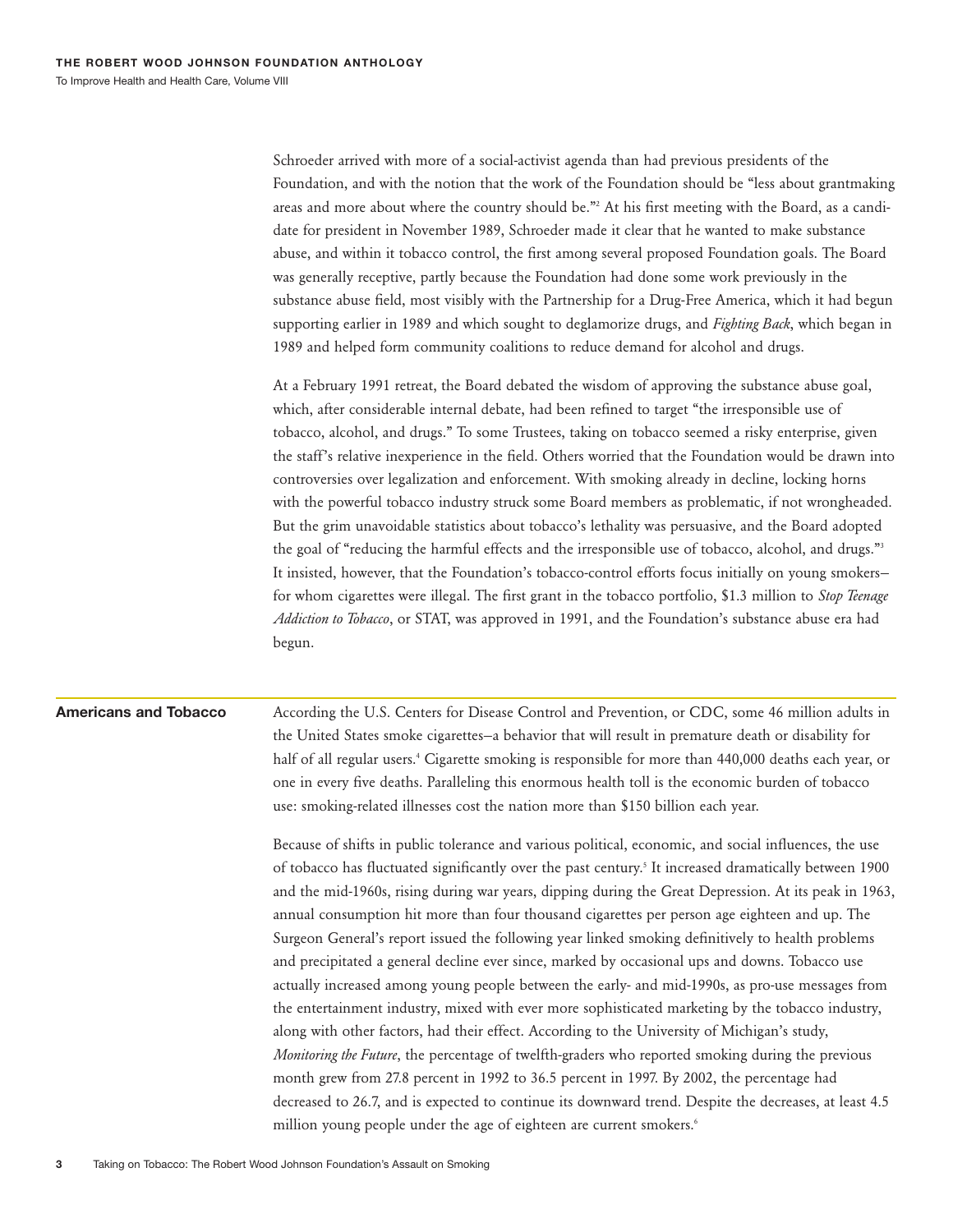#### **A Start from Scratch**

Once the Board had adopted the substance abuse goal in 1991, the Foundation's staff was faced with a steep learning curve. A new and controversial issue had been placed on the Foundation's agenda, and the lack of staff expertise was palpable. Robert Hughes, who is now the Foundation's chief learning officer, was asked by Schroeder to convene a substance abuse working group. Hughes guided the twenty-odd member staff committee charged with developing the Foundation's new substance abuse program, which included tobacco, alcohol, and illegal drugs.

"We were literally starting from scratch," Hughes recalled. "We had to get educated on the tobacco issue—who was doing what in the field—and deliberately set out to design programs that could play off the efforts of others." But relatively few philanthropic activities involving tobacco were under way, and those that did exist were on a remarkably small scale compared with the magnitude of the problem.

"We talked to experts and scientists and advocates to get the lay of the land," Hughes said. "The process was evolutionary in nature, and there was no master plan that we were working under. A large part of our agenda was assessing what kinds of resources were needed to get the field moving, because we wanted to get out of the box quickly." But, Hughes said, staff enthusiasm for the substance abuse mission was tepid. "It was a tough sell," he recalled. "Most of the members of the working group did not choose to be in it." Two factors helped turn that attitude around. The early 1990s was a period of significant asset growth for the Foundation, so grant dollars for the new goal were not coming out of the budgets of existing programs. "Not having to compete for resources made our task much less controversial," Hughes said. More important, over time the Foundation's substance abuse programs came to be seen as a kind of laboratory for fresh ways of doing things at the Foundation.

Since the early 1990s, The Robert Wood Johnson Foundation has funded nearly 522 grants out of its tobacco-control portfolio, ranging from \$5,000, its smallest tobacco grant, to \$99 million for *SmokeLess States®* , its largest National Program (see Table 1.1). The Foundation's approaches have been varied, encompassing research, policy interventions, prevention and cessation programs, education and advocacy, coalition building, leadership training, convening, and communications activities. The breadth of the tobacco-control strategy is suggested in such programs as *Bridging the Gap*, an interdisciplinary partnership of substance abuse research experts working to improve the understanding of how policy and environmental factors affect alcohol, illicit drug, and tobacco use among young people; *Smoke-Free Families*, targeted at getting pregnant smokers to quit; Americans for Nonsmokers' Rights, focused on the dangers of secondhand smoke; and the National Spit Tobacco Education Program, organized to prevent people, especially young people, from taking up spit, or chewing, tobacco.<sup>7</sup>

The grants largely fall into four main strategic areas: policy research, state-based advocacy and coalition building, a national communications and strategy center, and cessation and treatment programs. "It wasn't apparent at first, but the tobacco portfolio became a very integrated effort," said Joe Marx, a senior communications officer at the Foundation, who has been on the tobacco-control team since the early 1990s. "Through regular conference calls and e-mail, each group knew what the others were doing. We had so many specialized resources that it was a case of 'what do we have, and how do we use it?'"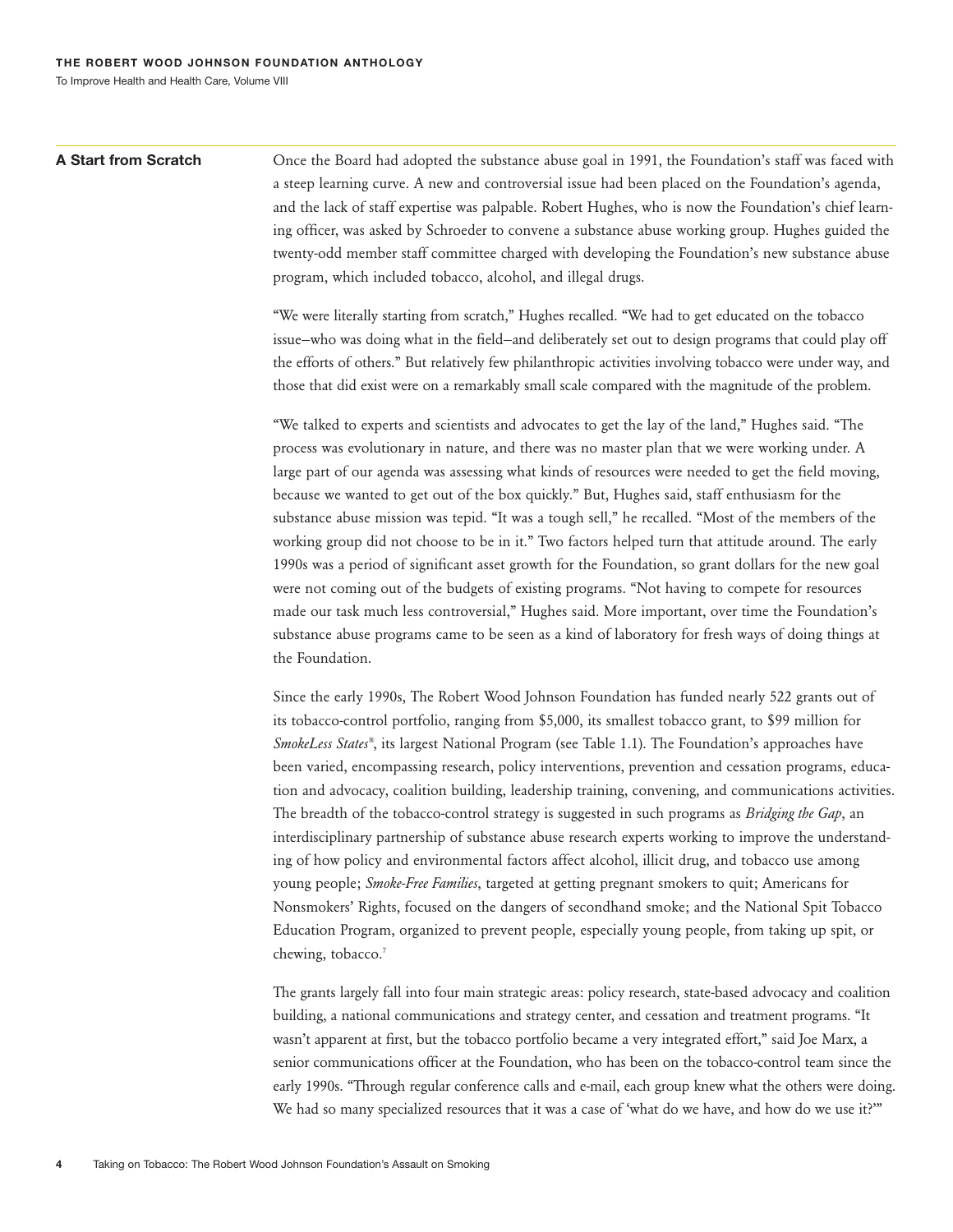While the Foundation may not have had a detailed vision in mind when it entered the tobacco-control field, by the late 1990s, the strategy that emerged had the appearance of a master plan.

#### **Table 1.1 Tobacco-control Grants of Over \$1 Million**

| Title                                                                                                       | Institution                                                        | <b>Start</b> | End      | Amount                     |  |  |
|-------------------------------------------------------------------------------------------------------------|--------------------------------------------------------------------|--------------|----------|----------------------------|--|--|
| Section A: Tobacco National Program Initiatives                                                             |                                                                    |              |          |                            |  |  |
| SmokeLess States:<br>National Tobacco Policy Initiative                                                     | American Medical Association                                       | 05/01/93     | 12/31/04 | \$99,000,000               |  |  |
| National Center for Tobacco-Free Kids                                                                       | National Center for Tobacco-Free Kids                              | 02/01/96     | 01/31/07 | \$84,000,000               |  |  |
| Smoke-Free Families:<br>Innovations to Stop Smoking<br>During and Beyond Pregnancy                          | University of Alabama at Birmingham<br>School of Medicine          | 05/01/93     | 04/30/07 | \$23,413,278               |  |  |
| Substance Abuse Policy Research Program                                                                     | Center for Creative Leadership                                     | 08/01/94     | 06/30/07 | \$13,368,895               |  |  |
| Partners with Tobacco Use<br>Research Centers:<br>Advancing Transdisciplinary Science<br>and Policy Studies | University of Illinois at Chicago                                  | 05/01/99     | 03/31/07 | \$12,504,070               |  |  |
| Smoking Cessation Leadership Center                                                                         | University of California, San Francisco                            | 11/01/02     | 01/31/08 | \$10,000,000               |  |  |
| National Tobacco Control Technical<br>Assistance Consortium                                                 | Emory University, Rollins School of<br>Public Health               | 02/01/01     | 09/30/04 | \$7,198,187                |  |  |
| Research Network on the Etiology<br>of Tobacco Dependence                                                   | University of Kentucky, Center for<br>Prevention Research          | 02/01/96     | 09/30/04 | \$7,886,778                |  |  |
| Helping Young Smokers Quit: Identifying<br>Best Practices for Tobacco Cessation                             | University of Illinois at Chicago                                  | 08/01/01     | 07/31/06 | \$7,500,000                |  |  |
| Addressing Tobacco in Managed Care                                                                          | University of Wisconsin Medical School                             | 11/01/96     | 04/30/05 | \$6,447,141                |  |  |
| Tobacco Policy Research and<br>Evaluation Program                                                           | Stanford University School of Law                                  | 02/01/92     | 10/31/96 | \$4,593,490                |  |  |
| Bridging the Gap: Research Informing<br>Practice for Healthy Youth Behavior                                 | University of Illinois at Chicago                                  | 08/01/97     | 02/28/06 | \$4,559,520                |  |  |
| Policy Advocacy on Tobacco and Health:<br>An Initiative to Build Capacity in<br>Communities of Color        | The Praxis Project Inc.                                            | 05/01/02     | 08/31/05 |                            |  |  |
| for Tobacco Policy Change<br>Innovators Combating Substance Abuse                                           | Johns Hopkins University School of Medicine 05/01/98               |              | 11/30/06 | \$3,800,000<br>\$1,750,000 |  |  |
| Developing Leadership in Reducing<br>Substance Abuse                                                        | Portland State University, Graduate School<br>of Social Work       | 05/01/98     | 02/28/07 | \$1,500,000                |  |  |
| Section B: Ad-hoc Grants over \$1 Million                                                                   |                                                                    |              |          |                            |  |  |
| Why Youth Don't Quit:<br>Finding answers to design effective                                                |                                                                    |              |          |                            |  |  |
| smoking cessation programs                                                                                  | Health Research, Inc.                                              | 03/01/02     | 02/28/06 | \$3,499,508                |  |  |
| Voices in the Debate: Minority<br>Action for Tobacco Policy Change                                          | Association of Asian Pacific Community<br>Health Organizations     | 09/01/01     | 08/31/06 | \$2,500,000                |  |  |
| Voices in the Debate: Minority<br>Action for Tobacco Policy Change                                          | National Latino Council on Alcohol and<br>Tobacco Prevention       | 07/01/01     | 06/30/06 | \$2,500,000                |  |  |
| Statewide Youth-led Program to Prevent<br>Tobacco Use by Young People                                       | State of North Carolina Department of<br>Health and Human Services | 11/01/99     | 07/31/04 | \$1,993,698                |  |  |
| Tobacco-Free Nurses:<br>Helping nurses quit                                                                 | University of California, Los Angeles,<br>School of Nursing        | 08/01/03     | 07/31/06 | \$1,800,000                |  |  |
| Do National-Level Tobacco Policies<br>Decrease Smoking: A four-country<br>tobacco policy study              | Health Research, Inc.                                              | 08/01/02     | 07/31/04 | \$1,500,000                |  |  |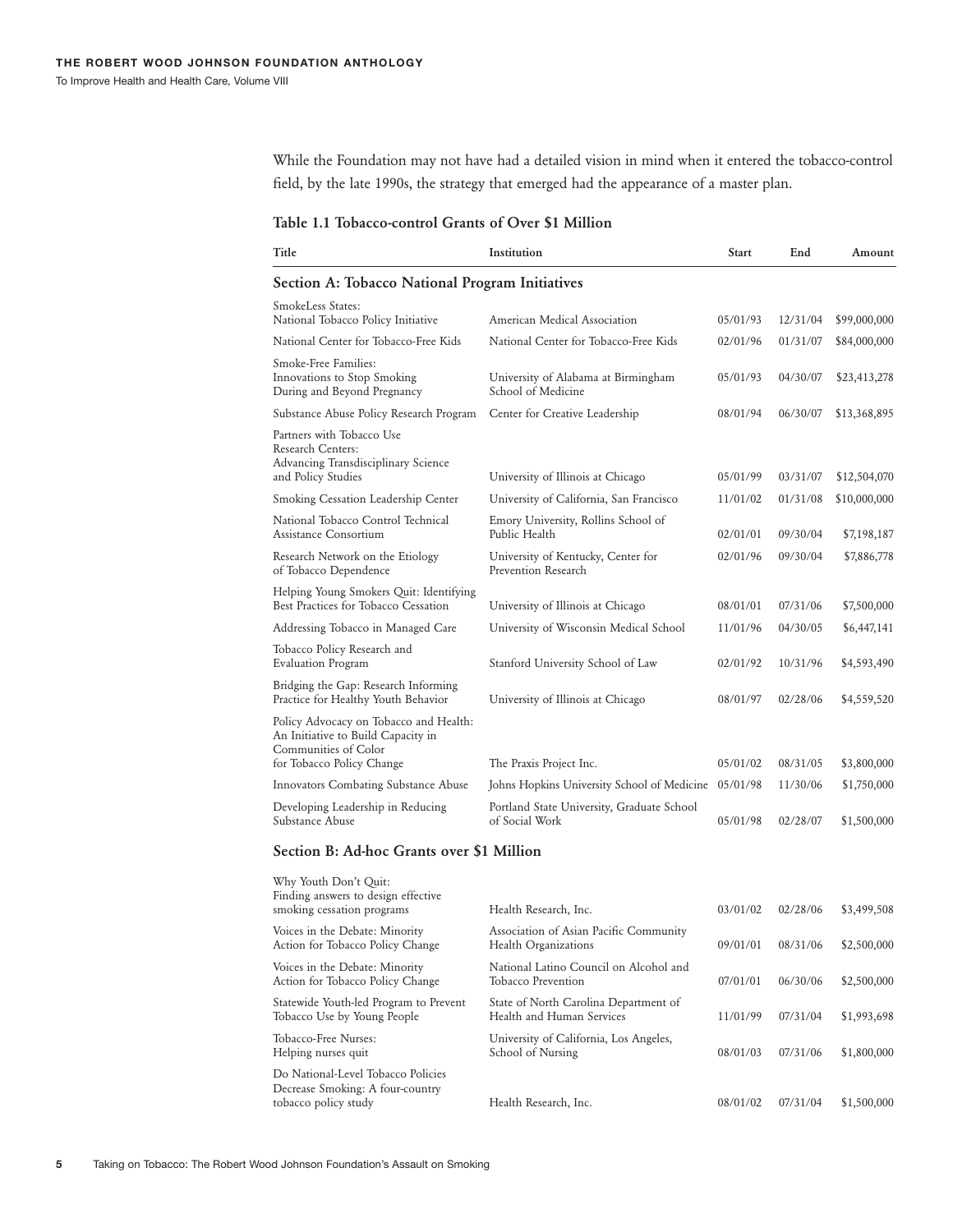| Four-Community Project to<br>Reduce Adolescent Tobacco Use                                            | Stop Teenage Addiction to Tobacco                                          | 09/01/91  | 12/31/94 | \$1,246,889   |
|-------------------------------------------------------------------------------------------------------|----------------------------------------------------------------------------|-----------|----------|---------------|
| National Center on Addiction and<br>Substance Abuse                                                   | National Center on Addiction and<br>Substance Abuse at Columbia University | 0.5/01/97 | 04/30/05 | \$20,998,963  |
| Join Together                                                                                         | Boston University School of Public Health                                  | 09/01/91  | 04/30/05 | \$33,591,683  |
| National Spit Tobacco Education<br>Program-Major League<br>Baseball Initiative                        | Oral Health America, America's Fund for<br>Dental Health                   | 05/01/96  | 07/31/05 | \$10,437,489  |
| Support and Education to the U.S. Public<br>for the Framework Convention on<br>Tobacco Control        | National Center for Tobacco-Free Kids                                      | 03/01/00  | 10/31/04 | \$3,991,235   |
| Planning, Evaluating, and Improving<br>the D.A.R.E. Program                                           | The University of Akron                                                    | 11/01/99  | 12/31/05 | \$3,037,724   |
| Voices in the Debate: Minority Action for<br>Tobacco Policy Change                                    | National African American Tobacco<br>Prevention Network                    | 06/01/02  | 03/31/07 | \$2,426,059   |
| The 11th World Conference on Tobacco<br>OR Health                                                     | American Medical Association                                               | 05/01/96  | 12/31/02 | \$1,994,339   |
| PRISM Awards: Encouraging accurate<br>depictions of substance abuse and<br>addiction in entertainment | Entertainment Industries Council Inc.                                      | 12/15/98  | 06/14/04 | \$1,959,093   |
| industry products                                                                                     |                                                                            |           |          |               |
|                                                                                                       | Section C: Ad-hoc Grants Less Than \$1 Million–Total<br>\$65,400,015       |           |          |               |
| Total                                                                                                 |                                                                            |           |          | \$446,398,054 |
|                                                                                                       |                                                                            |           |          |               |

#### **Groundwork Through Research**

In 1991, Schroeder hired Nancy Kaufman, a registered nurse who holds a graduate degree in administrative and preventive medicine from the University of Wisconsin Medical School, as a vice president. Even more significant, Kaufman, now vice president for philanthropy at Aurora Health Care in Milwaukee, had been deputy director of public health in Wisconsin and brought to the Foundation's Princeton, New Jersey, headquarters a finely tuned political sense. Although Wisconsin is not generally thought of as a tobacco state, its farmers do produce tobacco for wrappers and chewing tobacco, and Kaufman had considerable experience with tobacco-control issues. Hughes, Kaufman, and their colleagues working on tobacco realized that the first priority was to build a foundation of evidenced-based science.

Before the Foundation began investing in tobacco-related policy research, most researchers in the field were involved in epidemiological questions—patterns of use and cancer rates. The Foundation wanted to focus its research dollars on assessments of public- and private-sector policies that can affect tobacco use—such as regulation, taxes, and reducing young people's access to tobacco—to gauge their feasibility and effectiveness and to educate decision-makers about the results. In January 1992, the Foundation's Board of Trustees approved \$5 million over two years to establish the *Tobacco Policy Research and Evaluation Program*, or TPREP. Two years later, the Board authorized an expansion of the policy research component to include alcohol and illicit drugs, and with a three-year, \$11 million grant, the *Substance Abuse Policy Research Program*, or SAPRP, was formed.<sup>8</sup>

In addition to spotlighting effective policy alternatives, the programs were charged with "growing the field" of tobacco-policy research—which was relatively small at the time. With its steady stream of funding, TPREP and SAPRP hoped to attract researchers from a wide variety of disciplines, including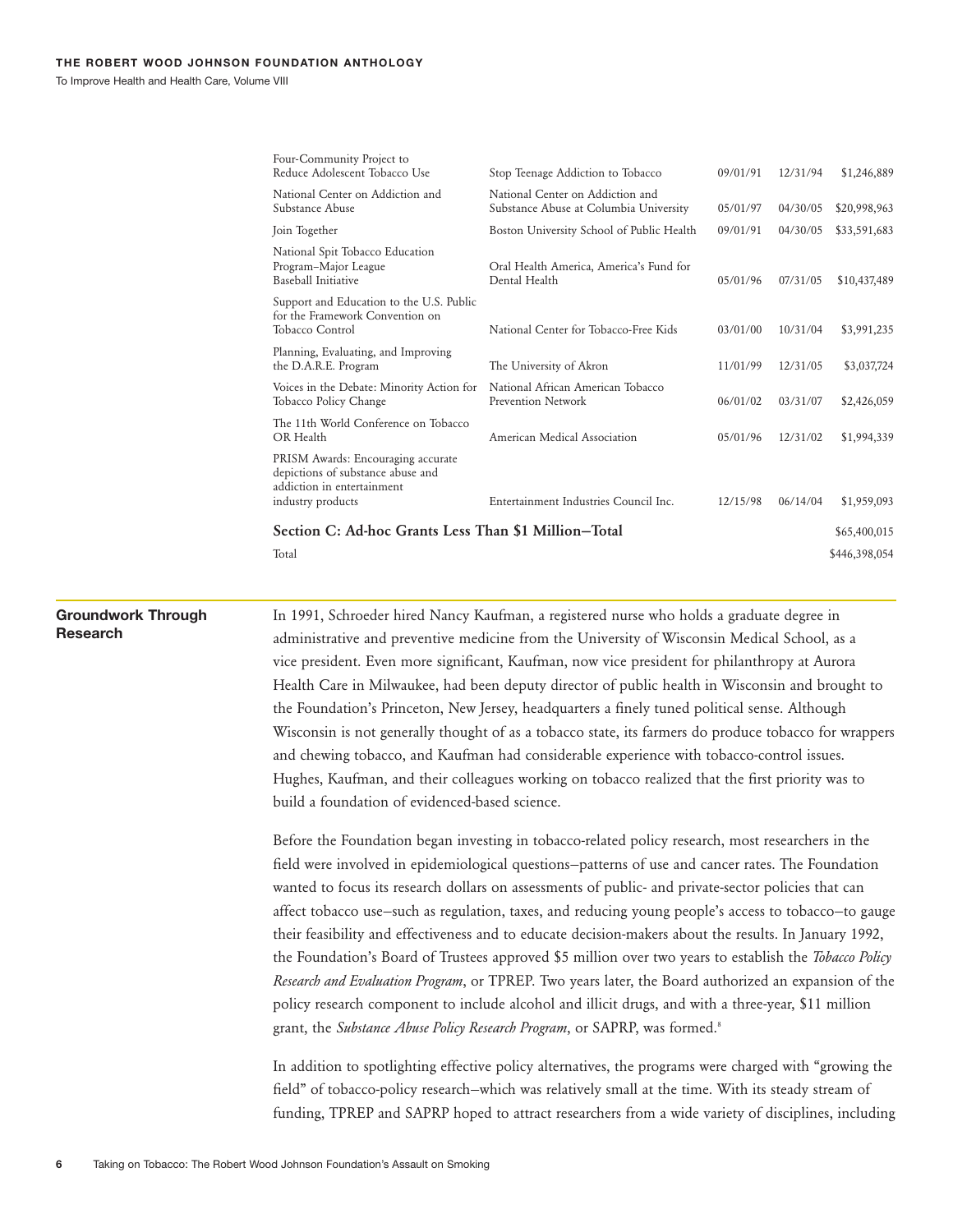medicine, public health, law, sociology, political science, and psychology, to conduct tobacco policy research. They succeeded. About 25 percent of the researchers supported by early TPREP grants reported in interviews that they were relatively new to the field of tobacco-policy research.<sup>9</sup>

This marriage of research and policy analysis quickly yielded results. Some of the early findings helped lay the groundwork in two important policy areas: first, an analysis of the effect of the price of cigarettes on consumption, and, second, an analysis of whether tobacco met the legal definition of a drug. With a TPREP grant, Frank Chaloupka at the University of Illinois at Chicago was able to show that higher prices reduced smoking among teenagers and young adults. This line of research helped shape the argument for higher cigarette excise taxes, which became a key tool for tobaccocontrol advocates.

Another critical finding, which grew out of the work of John Slade of St. Peter's Medical Center (now St. Peter's University Hospital) and the University of Medicine and Dentistry of New Jersey, bolstered efforts to define nicotine as a drug. Slade collected and sifted through court documents, patents, papers written by tobacco-industry scientists, industry newsletters, and other public documents, looking for evidence on whether tobacco fit the legal definition of a drug. His analysis helped staff members at the Food and Drug Administration to better understand that tobacco products are similar to pharmaceuticals.<sup>10</sup> In August 1996, when the FDA published a final ruling proposing that it regulate nicotine as a drug, it cited Slade's extensive commentary in support of its action.

Not only did the Foundation's investment in tobacco-policy research yield important findings but it also came at a critical time for the emerging discipline. "The program put tobacco policy on the map," said Kenneth Warner, a health economist at the University of Michigan School of Public Health. "There was only a handful of researchers, and we were in a sort of hand-to-mouth existence. We found it interesting, but it was not where the money was. Once SAPRP was established, it attracted new, first-rate researchers who had never done tobacco research before."

## **The Policy and Advocacy Piece**

As the sphere of tobacco-policy researchers expanded, the Foundation turned its attention to marshaling the fruits of that research to advocate for policy changes to curb tobacco use. Kaufman asked Michael Beachler, then a senior program officer at the Foundation, to help devise an advocacy structure that would take full advantage of the growing body of policy research. They recommended that the Foundation support coalitions of tobacco-control organizations that would be largely immune from the influence of the tobacco industry. In 1993, The Robert Wood Johnson Foundation authorized a \$10 million grant to establish the SmokeLess States program to help the coalitions often housed in organizations such as the American Cancer Society, the American Heart Association, or the American Lung Association—develop statewide plans and activities to reduce tobacco use, especially among children and teenagers.<sup>11</sup>

Finding the right collaborator was crucial to the success of SmokeLess States. Schroeder, who rarely involved himself in substance abuse strategy decisions, suggested the American Medical Association as the Foundation's partner. Since lobbying would be necessary to counter the influence of the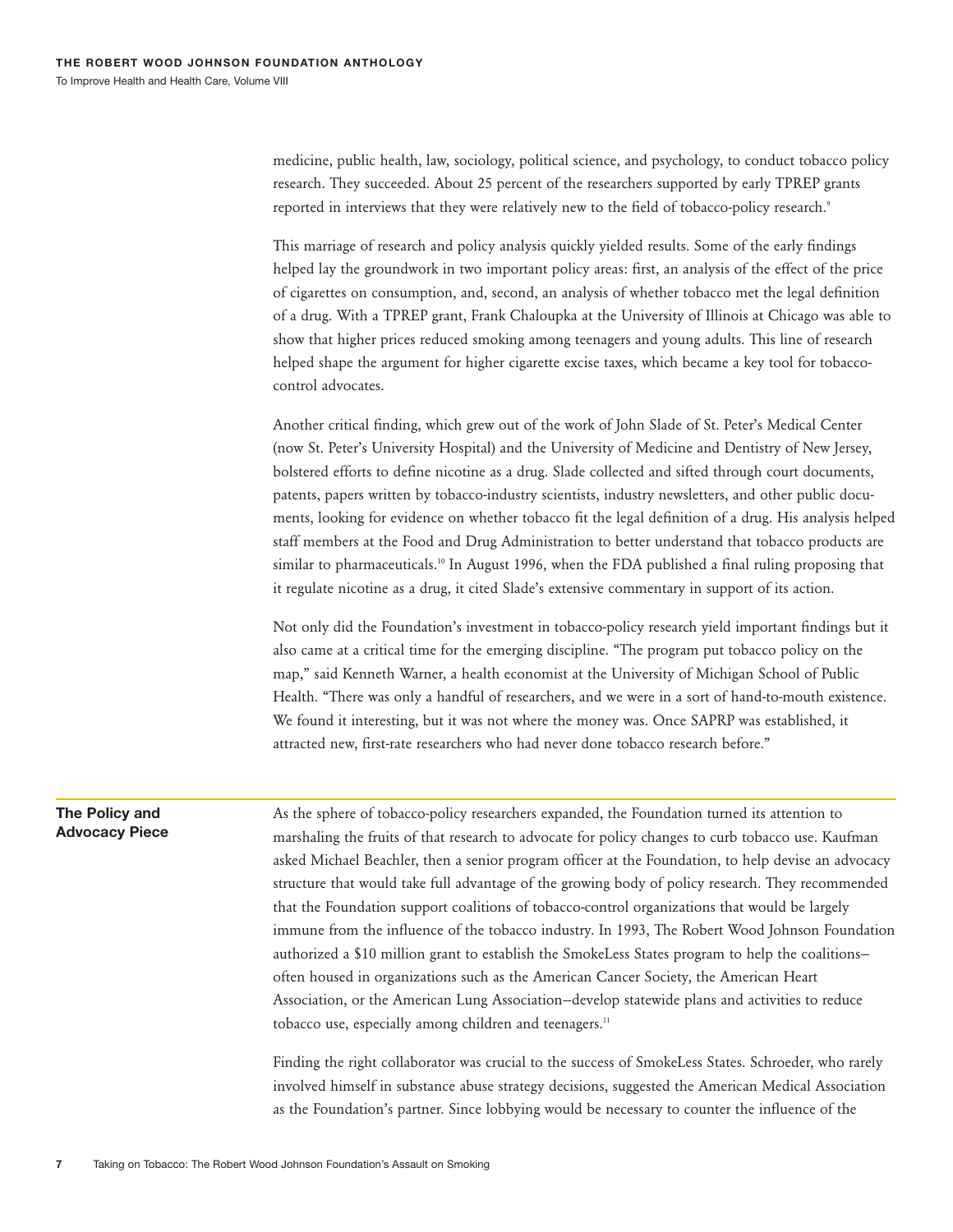tobacco industry and, by federal law, the Foundation was precluded from doing so, the Foundation insisted that its SmokeLess States grantees find matching money from other sources. This turned out to be a great incentive for the SmokeLess States coalitions to raise funds.

In 2000, the focus of the SmokeLess States program was changed, and state coalitions were required to concentrate exclusively on policies that would reduce smoking. At its apex, SmokeLess States had statewide coalitions in forty-two states that focused on policy changes in the areas of increased excise taxes on tobacco, clean indoor air, and reimbursement for costs of cessation and treatment programs. The coalitions also challenged public officials to deter tobacco use through legislative means. In West Virginia, for example, a SmokeLess States coalition trained teenagers to become antismoking peer advocates and funded tobacco-control chapters throughout the state. Today more than 80 percent of the state's counties have clean indoor air ordinances and teenage tobacco use has declined significantly.<sup>12</sup> In Montana, the coalition's efforts contributed to passage of a groundbreaking clean-air ordinance in Helena in 2002. It also helped organize an effort that resulted in an increase in excise taxes from eighteen cents—one of the nation's lowest rates—to seventy cents. In Massachusetts, the SmokeLess States coalition's work led to the state government's raising the tax on cigarettes to \$1.51 a carton, once the highest in the nation.

# **The Center for Tobacco-Free Kids: A Counterweight to the Tobacco Industry**

Kaufman was a member of the Foundation's delegation to the 1994 World Conference on Tobacco or Health, in Paris. For her—and, as it turned out, for the Foundation—it was a pivotal moment. Surrounded by a global group of advocates, academics, and government officials, she was stunned by how far behind the United States was in developing coherent tobacco-control policies. Between sessions, a group of tobacco-control advocates, including Matt Myers, a Washington-based attorney and antismoking advocate, began discussing the need for a national center that could operate as a central command post for the fragmented antismoking forces in the United States. At the time, the Coalition on Smoking or Health, a loose confederation of the American Cancer Society, the American Lung Association, and the American Heart Association, was the movement's only voice, but it was underfunded and mainly just reacted to the tobacco industry's media campaigns.

The antismoking partisans in Paris agreed that a national center needed to be more than just a communications shop. Beyond ministering to the press and providing information, documentation, and sound bites for the tobacco-control point of view, it would push for policy change to denormalize tobacco. Its foe—albeit a kind of David-and-Goliath matchup—was the formidable Tobacco Institute, the multimillion-dollar public-relations behemoth whose thirty-six year run of fending off the mounting scientific evidence of tobacco's adverse impact on the nation's health was the stuff of legend. Back in Princeton, Kaufman and Beachler made their pitch to Schroeder. He approved the concept, and what would arguably become the Foundation's preeminent tobacco-control entity began to take shape.

Within The Robert Wood Johnson Foundation, this overt and highly visible confrontation with the tobacco industry was viewed as a controversial step. To confirm that the idea of a national antismoking center was in keeping with the Foundation's focus on smoking among young people,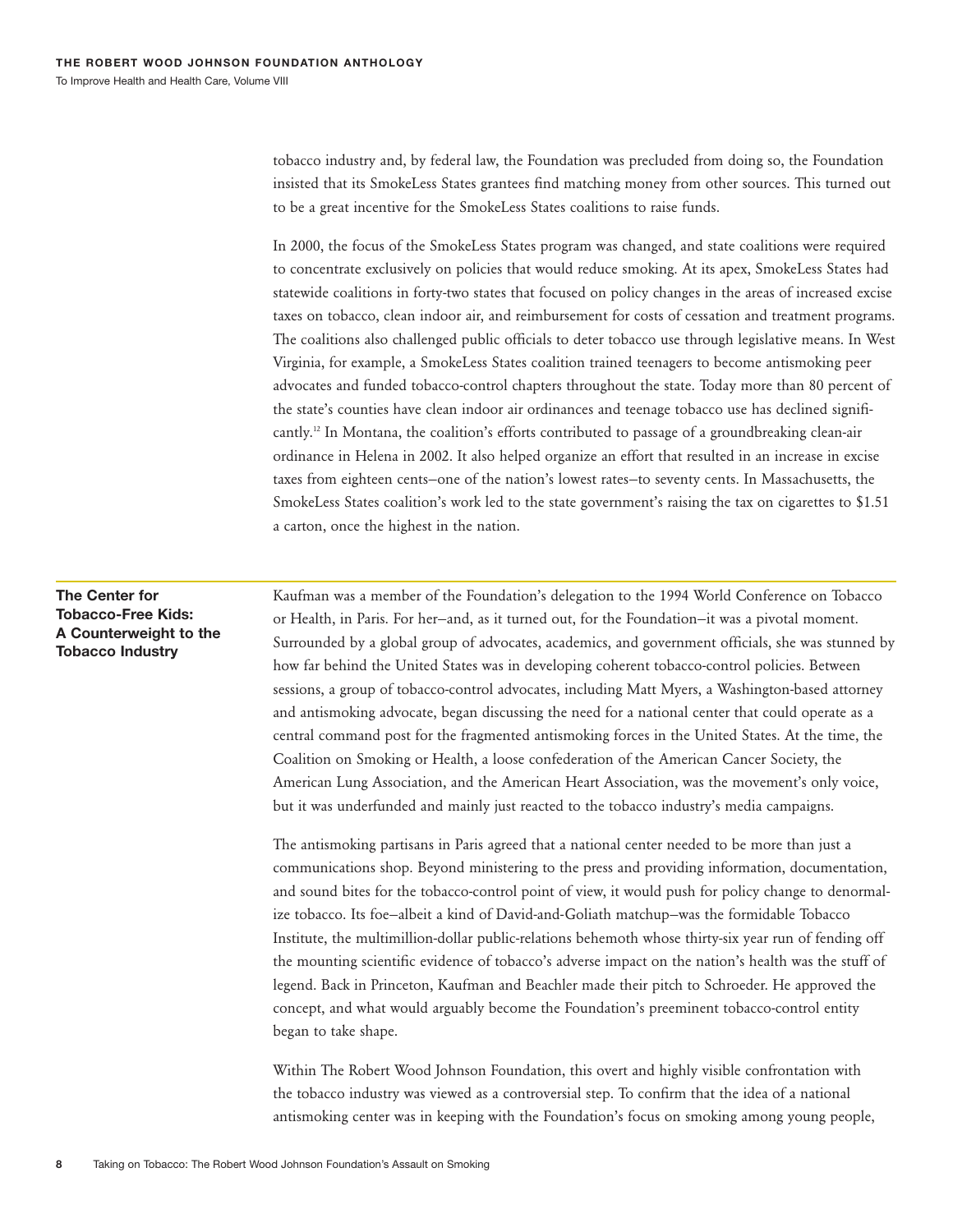the new national tobacco-control clearinghouse was named the National Center for Tobacco-Free Kids® . Funding partners were enlisted to join the fight. In the fall of 1995, the American Cancer Society and the American Heart Association made five-year financial commitments to the project. The following January, The Robert Wood Johnson Foundation authorized a grant of \$20 million. (In 1999, a renewal grant of \$50 million was approved for the period April 1999 to March 2004. Its third, and last, grant is for \$14 million, which expires in 2007.)

The Center opened for business shortly after Labor Day 1995. In August, the White House and the FDA had announced the federal government's intention to assert jurisdiction over tobacco, ushering in an era of unprecedented government attention to tobacco-control efforts. William D. Novelli, a founder of the social marketing and public relations firm of Porter Novelli, was intercepted as he was about to take a sabbatical at the Annenberg School for Communication at the University of Pennsylvania after stepping down from the position of executive vice president at CARE. He became the Center's first president. Matt Myers, one of the strategists at the Paris conference, officially joined the Center as vice president at its official opening in June 1996. (He is now the organization's president.)

The Center has four goals: to develop a national strategy for reducing youth tobacco use, to serve as a media and information center to parry the tobacco industry's promotional thrusts, to provide technical assistance to state and community antismoking education efforts, and to broaden the base of national organization support to reduce youth tobacco use.

In 1999, the Center launched the Campaign for Tobacco-Free Kids® and developed a National Action Network, including more than 300,000 grassroots members ready to speak out on issues regarding youth tobacco use. It has allied with more than 142 health, civic, educational, youth, and religious groups dedicated to reducing tobacco use among children. The Center sponsors two nationally recognized events—Kick Butts Day and the Youth Advocates of the Year Awards. Kick Butts Day, held every April, features more than 1,500 events in all fifty states and abroad, involving elementary, middle school, and high school students speaking out against the marketing of tobacco to kids and taking action in their communities.

A Web site, *www.tobaccofreekids.org*, informs the public, policy-makers, and the media about tobacco control and other ways for these groups to become involved in the effort. The Web site carries the full texts of the Center's fact sheets, press releases, advertisements, and special reports. A recent special report, for example, lists campaign contributions made by tobacco companies to every senator and representative. The Center seeks to broaden public and institutional support for state-level policy change, such as increasing state excise taxes on tobacco products, expanding protections against secondary smoke, and assuring that states will use their money from the \$209 billion settlement with the tobacco industry for comprehensive prevention programs. The Center also is working to broaden public support for the regulation of tobacco by the FDA.

Shortly after opening, the Center was presented with a difficult—and its most wrenching—decision. A number of states had filed suits seeking to recoup the cost of treatment for cancer victims that had been paid for by state Medicaid funds, and in early 1996 Novelli and Myers were asked to act as a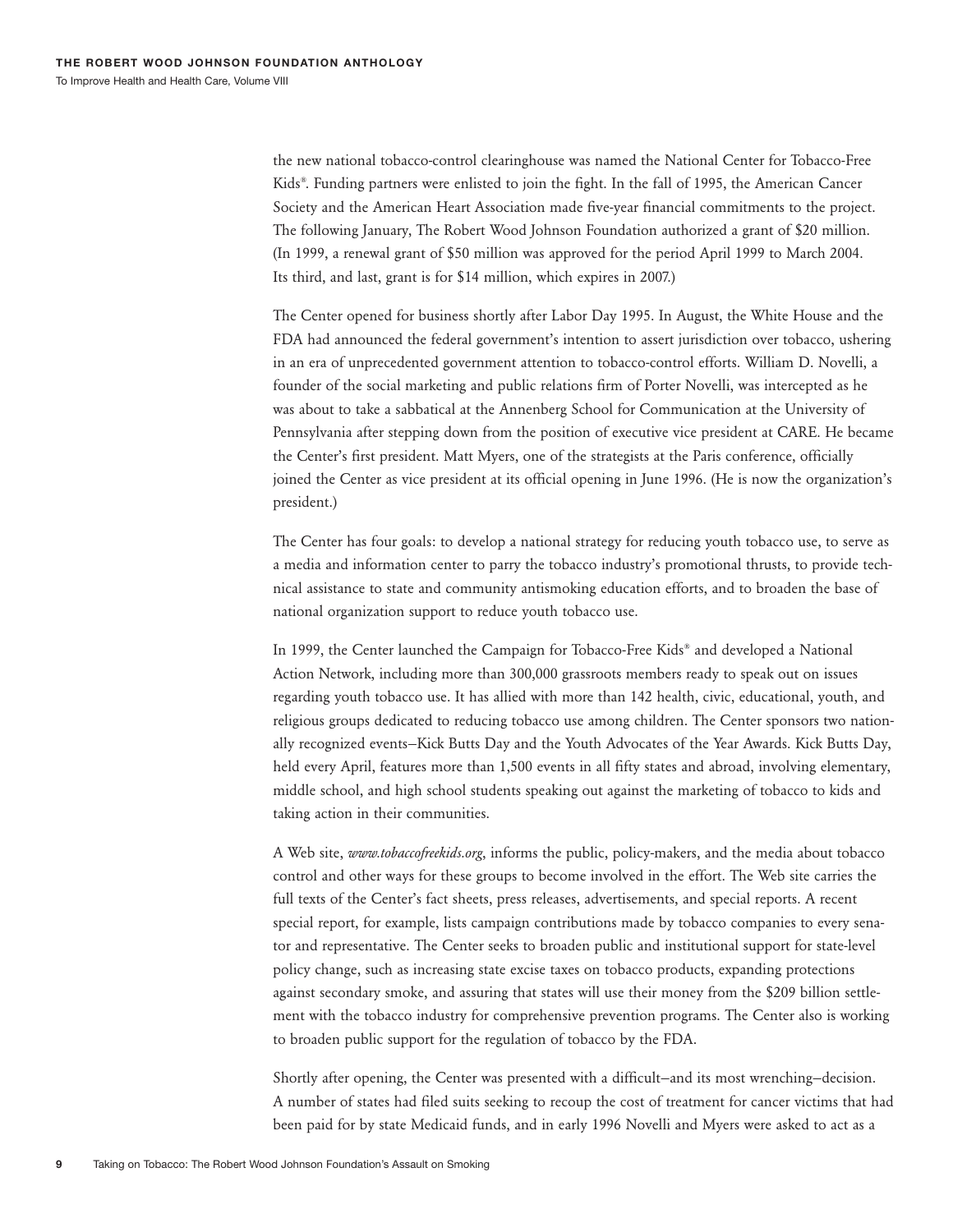liaison with the public health community.<sup>13</sup> In March 1997, the tobacco industry was hinting at a deal, and the White House wanted Myers and the Center to be present during the negotiations. Once the talks were reported by the *Wall Street Journal* in April, the Center came under heavy fire from militant antismoking activists for sitting down with the tobacco industry—an act that many construed as a betrayal.

The talks led to a historic agreement in June 1997, obligating the industry to make annual payments to the states estimated to total nearly \$370 billion in the first twenty-five years and to continue indefinitely. It also gave the FDA authority to regulate tobacco, curtailed tobacco marketing, limited ads in magazines with large youth readership, and set aside funds to be used for tobacco cessation and treatment efforts. With money raised privately by the Center, Myers began working with Senator John McCain's office to get enabling legislation passed. It was introduced in March 1998 and died by filibuster in June of that year. In November, a new but weaker agreement was announced—the Master Settlement Agreement—that was a disappointment to the antismoking camp. Key aspects of the earlier agreement, such as FDA authority over tobacco, standards for secondhand smoke, tougher warnings on tobacco products, and penalties for tobacco companies if youth smoking rates did not decline, had been lost.<sup>14</sup>

After the Master Settlement Agreement, the National Center for Tobacco-Free Kids increased its focus on the states, where the Foundation's SmokeLess States program and other state and local advocate groups were ready to wage battles over funding for prevention and cessation programs, protection from secondhand smoke, and increasing excise taxes on tobacco. "From the beginning, the Center saw its role as encouraging federal and state activities in tobacco control and using our communication skills to broaden the movement," Myers said. "The Center's first two years were focused on the settlement and legislation. But over the last four to five years, our attention has been focused on becoming a resource for state and local efforts and to make sure they are as integrated as possible. We work to see that the many Robert Wood Johnson Foundation projects in different areas are integrated into the related efforts of others so that the projects are seen not as a thousand points of light but as an integrated whole greater than the sum of its parts."

| <b>Treatment and Cessation</b> | As the senior scientist at The Robert Wood Johnson Foundation, C. Tracy Orleans has played a lead-                                                                                                                                                                                                                                             |
|--------------------------------|------------------------------------------------------------------------------------------------------------------------------------------------------------------------------------------------------------------------------------------------------------------------------------------------------------------------------------------------|
| <b>Programs</b>                | ership role in developing the grantmaking strategy in the area of tobacco-dependence treatment. Like                                                                                                                                                                                                                                           |
|                                | many others at the Foundation, she had personal reasons for being interested in tobacco. "I had a                                                                                                                                                                                                                                              |
|                                | terrible time quitting," Orleans recalled. "That experience really focused me on treatment and cessa-                                                                                                                                                                                                                                          |
|                                | tion programs."                                                                                                                                                                                                                                                                                                                                |
|                                | $1 \cdot 1$ $1 \cdot 1$ $1 \cdot 1$ $1 \cdot 1$ $1 \cdot 1$ $1 \cdot 1$ $1 \cdot 1$ $1 \cdot 1$ $1 \cdot 1$ $1 \cdot 1$ $1 \cdot 1$ $1 \cdot 1$ $1 \cdot 1$ $1 \cdot 1$ $1 \cdot 1$ $1 \cdot 1$ $1 \cdot 1$ $1 \cdot 1$ $1 \cdot 1$ $1 \cdot 1$ $1 \cdot 1$ $1 \cdot 1$ $1 \cdot 1$ $1 \cdot 1$ $1 \cdot 1$ $1 \cdot 1$ $1 \cdot 1$ $1 \cdot $ |

Tobacco-policy research in the early 1990s had shown the benefits of certain cessation approaches, namely counseling and pharmaceuticals, but not many physicians or health care organizations were actively employing these tools. In 1996, the federal Agency for Health Care Policy and Research (now the Agency for Healthcare Research and Quality) identified effective treatments that could reduce tobacco-related disease and death dramatically—such as counseling by a physician and the use of pharmacological agents—and issued guidelines for their use. As a logical next step, the Foundation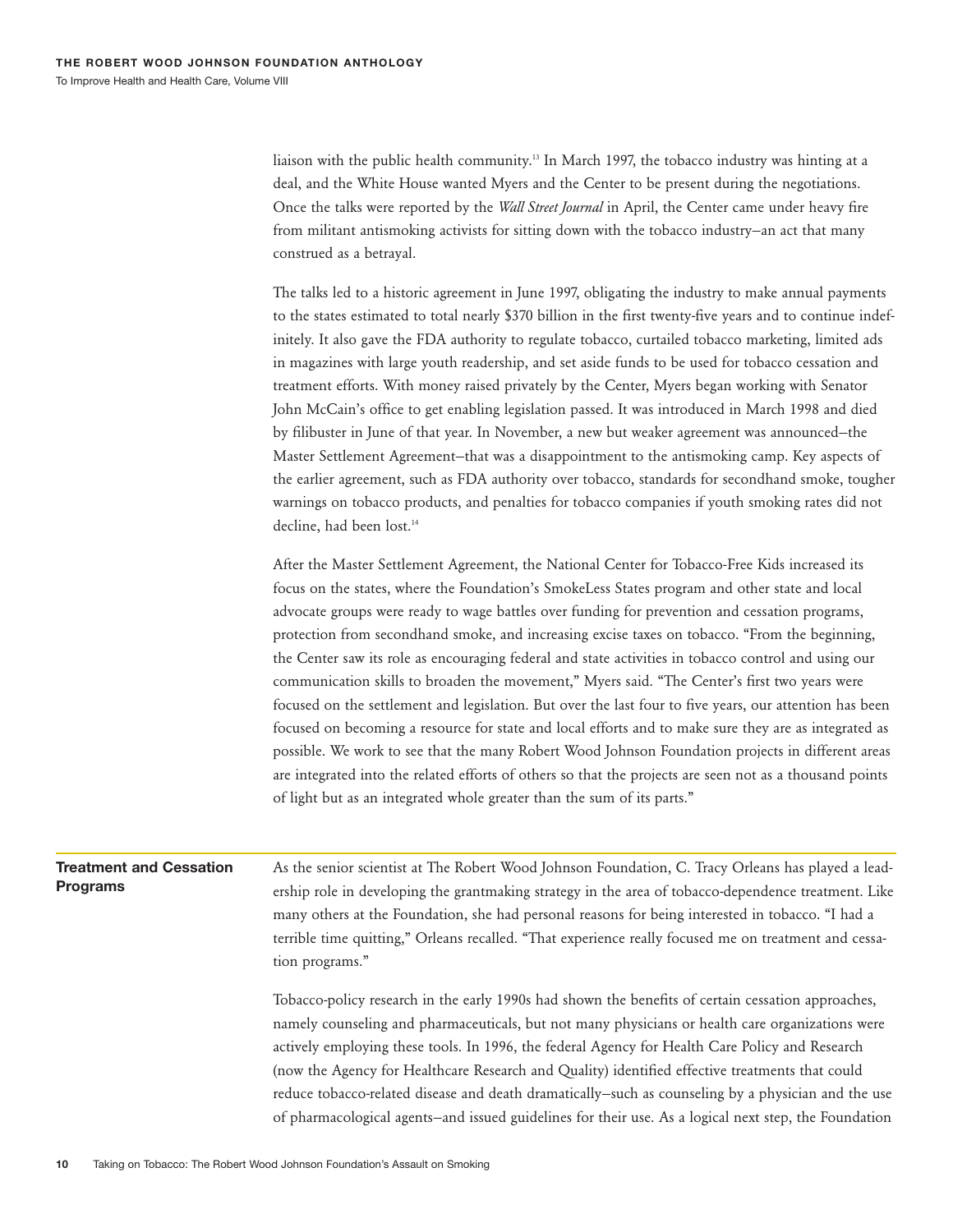sought to capitalize on the guidelines by seeking to make them a regular part of medical practice, particularly within managed-care systems.

While managed-care organizations should benefit from encouraging healthy lifestyles and emphasizing preventive medicine, their constantly changing membership—which meant that they might not reap the economic benefit of their investments in prevention—slowed the adoption of tobacco-cessation treatments. The Foundation hoped that its investments in treatment and cessation would help translate science into medical practice—always a slow and difficult process. The staff also had to weigh the grantmaking trade-offs between prevention and treatment.

Orleans felt that the tobacco-control strategy had to embrace both spheres: "We needed a multipronged approach—one that combines 'upstream' efforts to promote environmental change through education and policy change, with more 'downstream' efforts to identify and disseminate effective prevention and treatment programs."15 She observed the great gap between "what we know and what we do."<sup>16</sup> Only 50 to 60 percent of smokers report getting any advice on quitting from their physicians. Fewer than 25 percent report any further counseling or drug-based therapy. Low-income and minority smokers are the least likely to get this help.

Why the gap has not narrowed is due to a number of factors: lack of training in medical school, doctors underestimating the difficulty in overcoming tobacco addiction, health care systems not supporting cessation efforts, insurance and reimbursement policies not covering tobacco-dependence treatment, weak demand for such services by smokers, and the lack of a strong "business case" for treatment.<sup>17</sup>

With these realities in mind, the Foundation decided on two goals for its cessation efforts: identifying and promoting effective tobacco-cessation treatments and translating them into clinical practice. To reach those goals, the staff devised a three-part strategy: bolstering the scientific basis for tobaccodependent treatment, strengthening the capacity of health care systems to deliver effective intervention, and building a market and demand for effective treatments among health care providers, purchasers, policy-makers, and consumers.

To give managed care organizations an incentive to offer tobacco-cessation counseling and treatment, the Foundation targeted the report cards issued by the National Committee on Quality Assurance, a Washington, D.C.–based organization that provides information on quality and cost of medical care to managed care plans. These report cards, officially known as Health Plan Employer Data and Information Set, or HEDIS, are used by health care buyers, such as corporations, when selecting health plans for their employees. In 1996, a tobacco-reporting component—based on whether HMOenrolled smokers had been advised to quit in the past year—was included in HEDIS. It marked the first time that a behavioral risk factor was made part of the annual evaluations.

One of the Foundation's major cessation programs, *Addressing Tobacco in Managed Care*, offers a good illustration of the complexities of persuading clinicians to adopt cessation practices. The program, launched in 1997, asked managed care organizations and their academic partners to submit research ideas on how the federal smoking-cessation guidelines could be woven into health care settings. The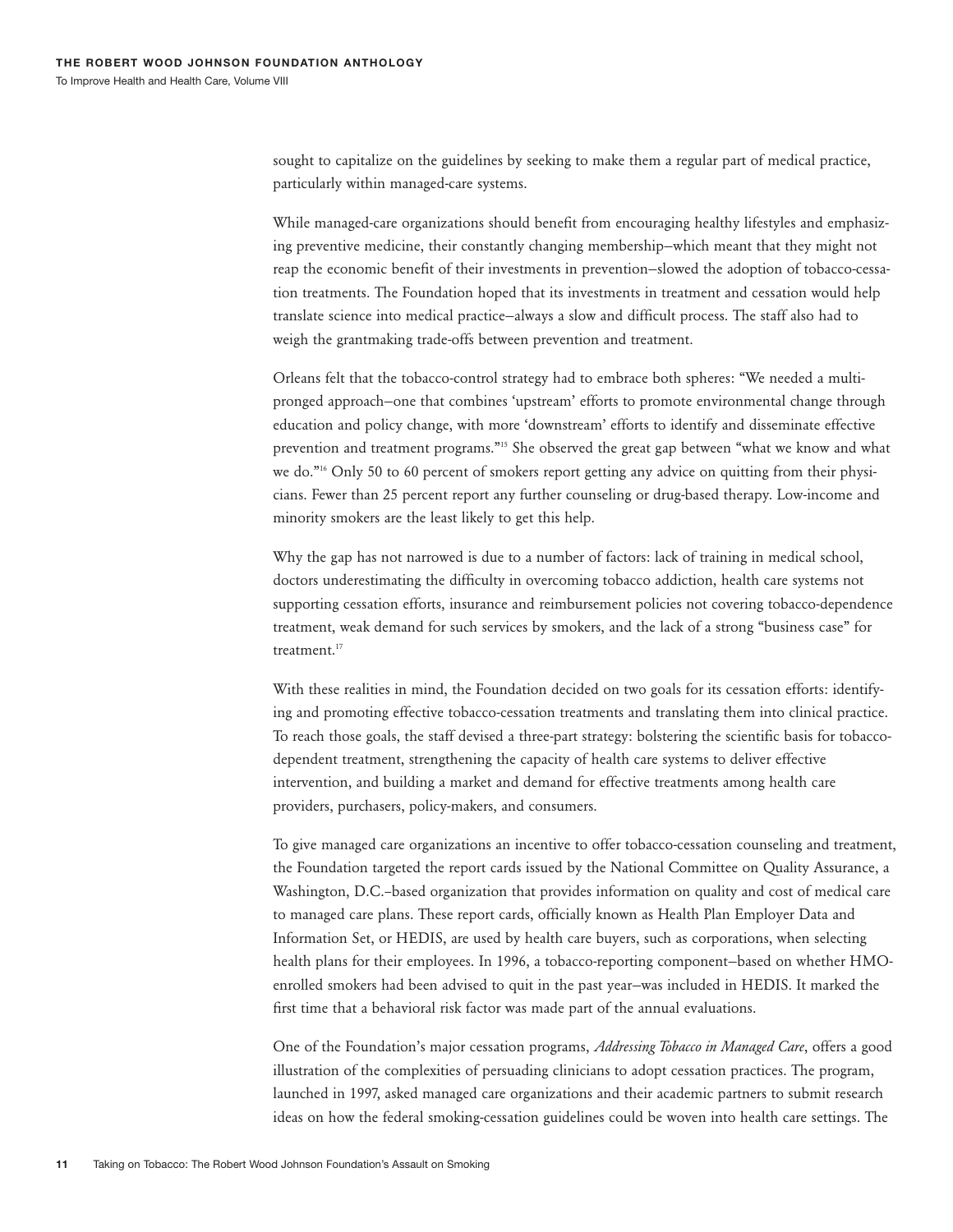premise was that managed care organizations are ideally situated to incorporate tobacco interventions in everyday clinical practice because they have access to enrolled populations and can provide incentives, tools, and structural support to their provider networks.

According to a 2001 evaluation of Addressing Tobacco in Managed Care done by the Schneider Institute for Health Policy at Brandeis University, the program has had mixed results.18 Evaluators found that the program had "created an air of awareness" in the minds of managed care organizations, researchers, and providers about tobacco dependence; had built up the field's knowledge about the issue; and had created collaborations among academics, new researchers, and managed care organizations. Yet the evaluation team also reported some characteristics inherent in the health care system that worked against the effort. While the Addressing Tobacco in Managed Care program framed tobacco dependence as a chronic recurring disease, the managed care organizations tended to regard it as a health promotion issue. This view led them away from locating tobacco-dependence efforts in clinical settings, where they had the most potential rewards, and instead putting them in the hands of the marketing and/or quality improvement departments.

# For Americans of a certain age, the widespread condemnation of the tobacco industry, the near universal expectation of clean indoor air, the de rigeur disapproval of youth smoking, the transformation of smoking from a cool, Hollywood-fueled affectation to a reckless, inexplicable, and disheartening personal choice is nothing short of a sea change in social values and behavior. Not many decades ago, small, complimentary packs of cigarettes would appear alongside the entree on many commercial airline flights. Nowadays, huge numbers of people have quit, or are trying to, and the tobacco companies themselves are spending millions on ads asking, perhaps disingenuously, kids not to smoke. **A Look Back on the Tobacco Strategy**

In the 1990s, when the Foundation entered the fray, many factors had intertwined to help bring about this shift: the Surgeon General's report; the work of advocacy groups; the growing media attention to the hazards of smoking; lawsuits filed against the tobacco companies by lung cancer victims; and legislation on the federal, state, and local levels to protect innocent people from secondhand smoke. What, then, was the role of The Robert Wood Johnson Foundation in this remarkable and remarkably complex company of actors in the tobacco-control crusade?

From the vantage point of 2004, Schroeder, who now heads the *Smoking Cessation Leadership Center* at the University of California, San Francisco, offered this opinion on the Foundation's tobaccocontrol work: "In general, I didn't know what to expect, but as a portfolio we probably outperformed where we thought we could go."

But outperformed against what measure? It is impossible to quantify, beyond some positive trends, how the Foundation's investments paid off. But its entrance and, perhaps more important, its steady presence in the field of tobacco control has unquestionably had a significant impact on a difficult and insidious health issue.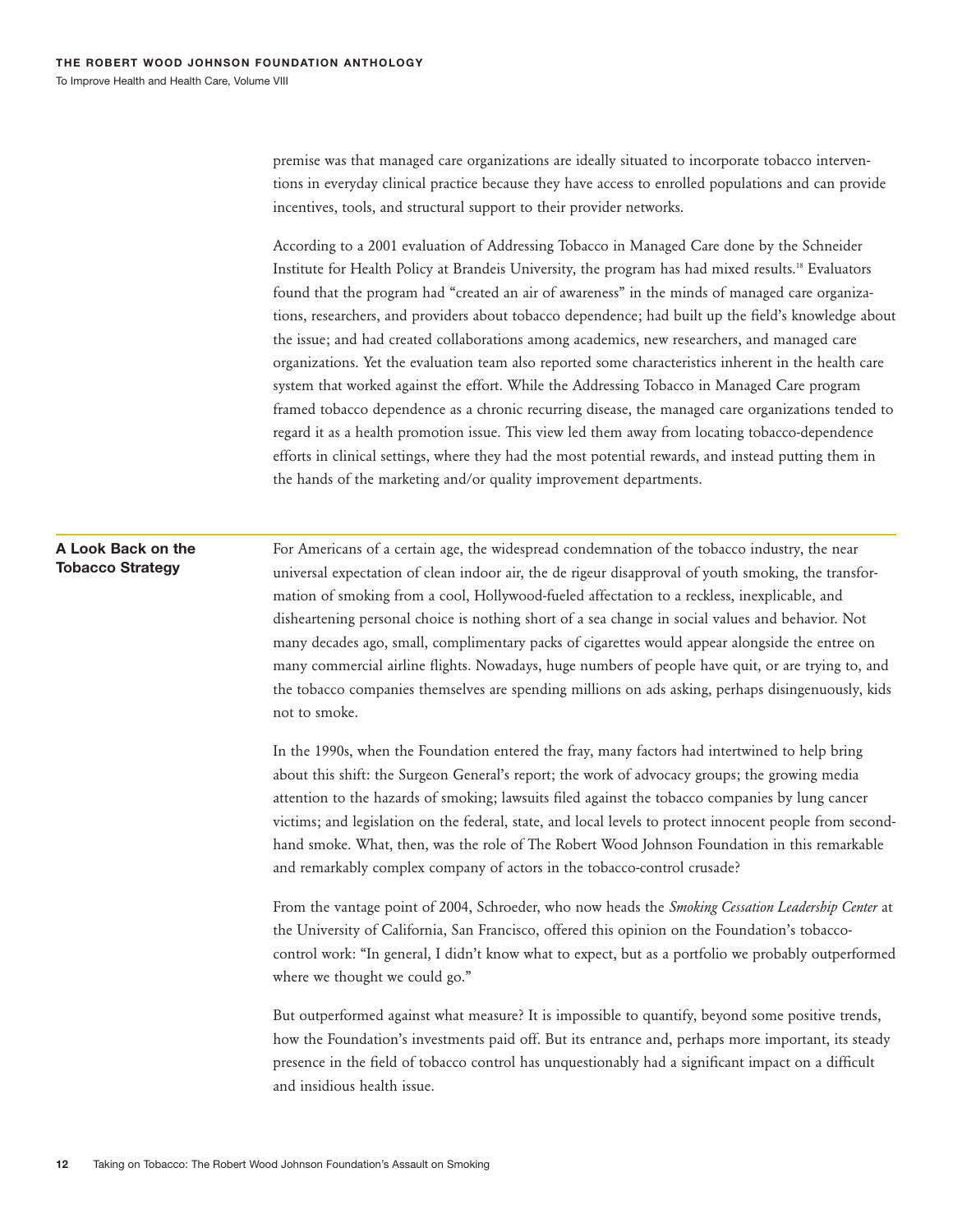Michael Pertschuk, the former chairman of the Federal Trade Commission and cofounder and codirector of the Advocacy Institute in Washington, D.C., has had a long career in public health and an abiding interest in tobacco control. (He also has written a book, *Smoke in Their Eyes: Lessons in Movement Leadership from the Tobacco Wars*, funded by The Robert Wood Johnson Foundation.) To Pertschuk, the Foundation helped transform the field by moving shrewdly and decisively and with unprecedented resources. "It was probably the biggest player, but size was not as important as its strategic focus," Pertschuk said. "As The Robert Wood Johnson Foundation began to get involved in tobacco control, it did so with an understanding that it would not be just more social marketing, but attempts at systemic change. It had to take on the fundamental political dimension of the problem. It was a unique strategic intervention in the public health field that will serve as a model for years to come." In terms of its influence, Pertschuk says, "The Foundation can certainly claim credit for decreases in youth smoking and arresting the late '90s upward trend among young smokers, and they were dominant in their role as a provider of strategic resources to the field, particularly with communications guidance, media support and polling. On the state level, they brought cohesion to the advocacy network—in a field that previously had no full-time staff working solely on tobacco."

Just as important—to researchers, at least—is how the Foundation almost single-handedly brought the tobacco research community to scale. David Altman, the program director of both the Tobacco Policy Research and Evaluation Program and Substance Abuse Policy Research Program, remembered how the field used to be. "In the mid- to late-1980s people were beginning to talk about doing research in tobacco," he said. "But at the time there were maybe fifteen people in the whole country who were interested in that kind of work. Once The Robert Wood Johnson Foundation began to offer research grants, it almost instantly legitimized the field."

Similarly, Susan Curry, codirector of the Addressing Tobacco in Managed Care program, believes that the Foundation's investments to promote the most promising tobacco cessation and treatment practices in managed care organizations has had an even greater and more long-lasting effect. "It's my firm belief that because of the progress on tobacco in managed care, the health care community is now addressing the bigger concept of treating health-risk behaviors, be it tobacco use, poor nutrition, or physical inactivity," she said.

It is not surprising to hear such glowing report cards from those populating the Foundation's farflung tobacco-control activities. Yet critics of the National Center for Tobacco-Free Kids' involvement in the settlement talks remain unforgiving, and others in the field find much to complain about in the Foundation's approach and many of its key assumptions. One of the Foundation's most vociferous critics is Stanton Glantz, professor of medicine and the director of the Center for Tobacco Control Research and Education at the University of California, San Francisco (and a recipient of a Robert Wood Johnson Innovators in Substance Abuse Award in 2002). A straight-talking, pragmatic veteran of the tobacco wars, Glantz recalls, somewhat wistfully, that at one time he lobbied the Foundation to enter the field. "It was a case of 'beware of what you wish for,'" he says. "The need for a major foundation to get involved was long overdue, and there's no question that the Foundation had a very strong agenda-setting role. It's just that a number of things they did were wrong."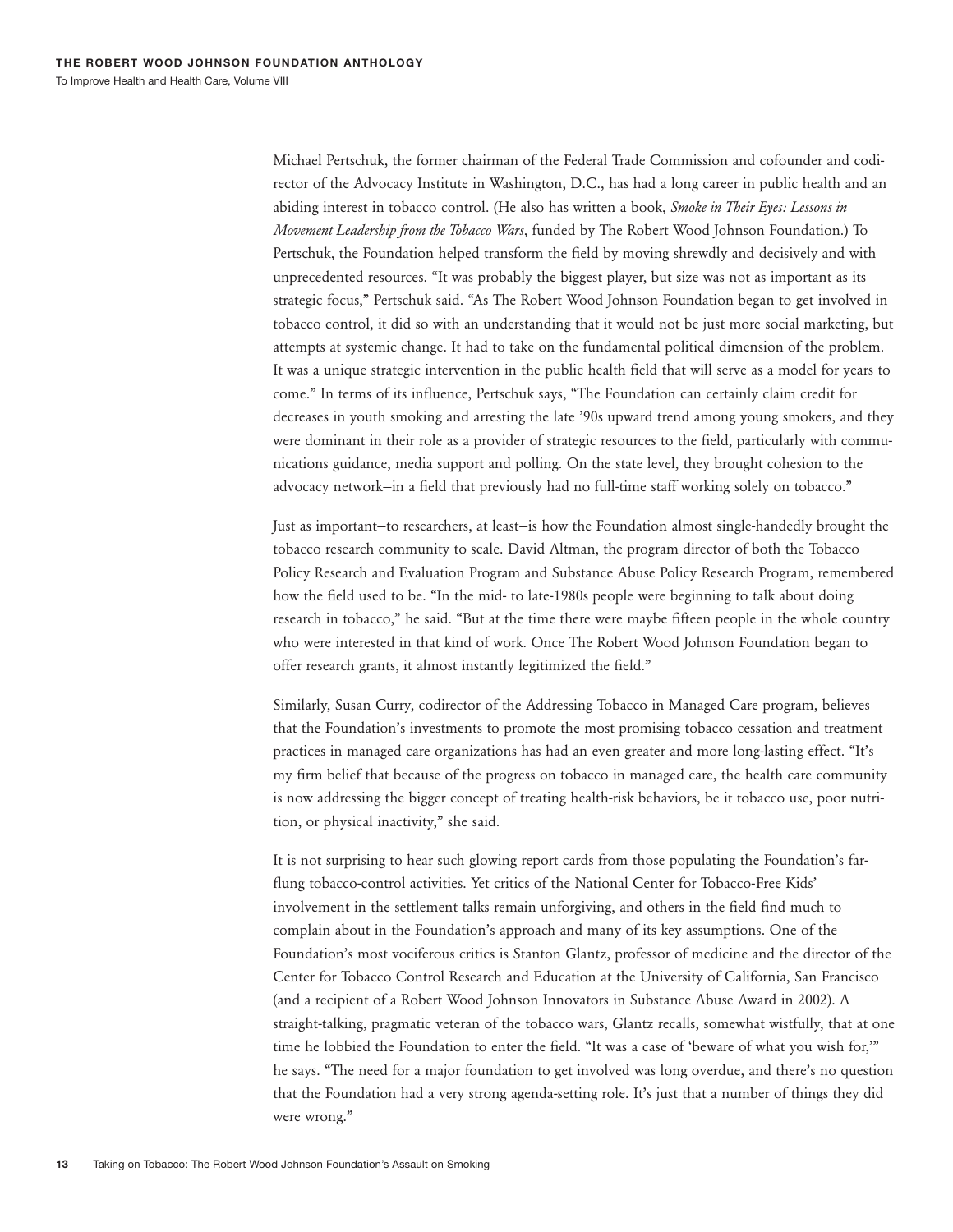The Foundation's focus on youth smoking, Glantz believes, was a bad decision that diverted time and money away from other more effective targets, namely, in Glantz's view, clean indoor air and tobacco tax policy. "The companies themselves were focused on kids smoking, and it was politically safer for the Foundation to concentrate on children," he said. "But they got the whole movement derailed on youth access and preventing the first cigarette. They fell into that trap and did not pay enough attention to where the real power was: bottom-up, grassroots advocacy on clean indoor air. Their whole model and mentality was East Coast, Washington-centric, and top-down. But the National Center for Tobacco-Free Kids is not where the action is; it's always at the local and state level. The further you go up the political tree, the more money talks, the more lobbyists talk, the more lawyers talk. And the tobacco companies have lots of money, lobbyists, and lawyers."

Glantz goes on to fault the Foundation's Washington D.C.–based tobacco-control generals for being heavy-handed in issuing directives. "The fight for nonsmokers' rights should be driven by what people want, not what a bunch of graybeards want," he said. "Their notion of a grassroots campaign was an e-mail action campaign, *telling* people what to do."

As for the National Center for Tobacco-Free Kids' involvement in the tobacco settlement, Glantz is squarely in the camp seeing it as a huge blunder. "There was a big split between those in D.C. who thought it necessary to give the tobacco industry significant concessions versus the people in the field who had sent tobacco packing on indoor air fights and knew what it was like to have a clean victory," he said. "The brokering of the settlement was in direct opposition to everybody else and did great damage to the whole movement. It destroyed a lot of relationships, and it was wrong strategically and at a policy level."

Taking the long view, even as harsh a critic as Glantz sees the Foundation's tobacco strategy as having ripened with age as it moved toward the less centralized state-based advocacy efforts that he favors. "They went through a ten-year learning curve, but in the last three years or so they were just over the hump and getting some traction. In another ten years, if they did it right, like they were beginning to do it, they could have wiped tobacco out." With characteristic candor, he concludes: "They put tobacco control on the public agenda but wasted a huge amount of energy and money doing so. After ten years, they finally got it right and created a potent infrastructure, and then they walked away."

Bearing such criticisms in mind, after more than a dozen years of grantmaking and hundreds of millions of dollars in investments how should the Foundation's engagement in the tobacco wars be judged? A reasoned interpretation of all the evidence leads to a positive conclusion. The Robert Wood Johnson Foundation entered the tobacco-control arena with superb timing and had an enormous catalyzing effect, re-energizing existing tobacco-control forces and playing a crucial role in the development of new approaches. With a sustained flow of financial resources to all corners of the field and an overall strategy that coalesced into a proven and effective integrated battle plan, the Foundation can take significant credit for one of the major public health triumphs in recent years. As Schroeder and others concede, the Foundation's now widely admired tobacco-control strategy came together in bits and pieces. But seen in retrospect, it could rightfully be held up as a model—blending policy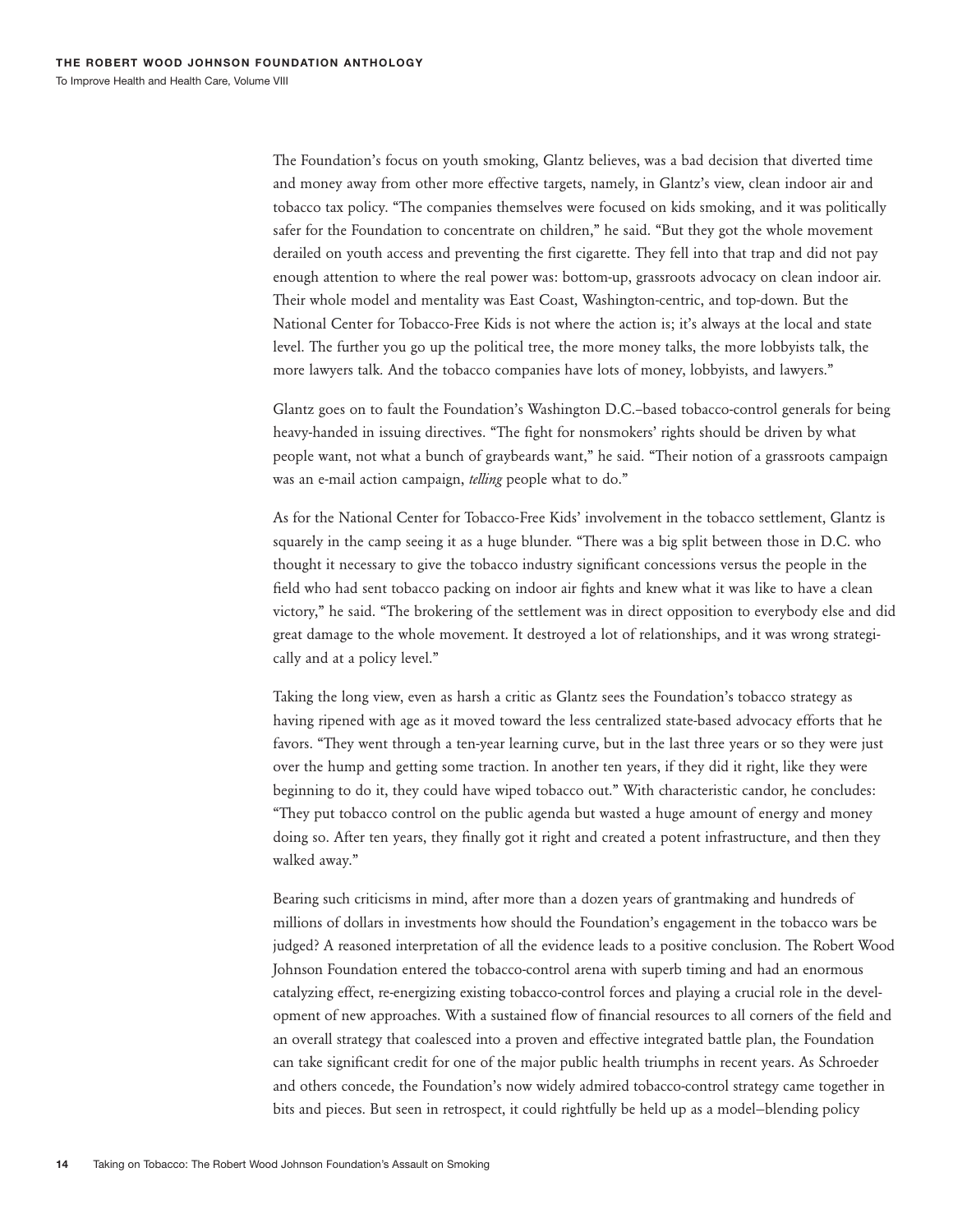research, state-based advocacy and coalition building, and a national communications and strategic command center—for others seeking social change against formidable odds.

#### **Winding Down**

Risa Lavizzo-Mourey took over as president of The Robert Wood Johnson Foundation in 2003. As was true of Schroeder twelve years earlier, Lavizzo-Mourey was eager to put her own stamp on the Foundation. A geriatrician with clinical experience in chronic illness, she had been a Robert Wood Johnson Clinical Scholar. As she and the Board reviewed the Foundation's direction, it became clear that Lavizzo-Mourey had plans to reduce investments in some areas—notably, end-of-life care and tobacco—and redeploy them.

In an interview posted on the Foundation's Web site, Lavizzo-Mourey elaborated on her rationale. Expressing pride in what the staff and the grantees have accomplished in reducing the use of tobacco, Lavizzo-Mourey explained, "The reason we are trying to balance our prevention efforts is that there are now new threats on the horizon. We have seen some decrease in the prevalence of smoking, so we can and should shift some of our attention to these new threats. We try to look at areas where there is a significant need." She elaborated, "When you look at the causes of preventable mortality in this country, smoking and tobacco use rival lack of physical activity and obesity for the number one and number two slots. Many of the chronic diseases that plague us, like cardiovascular disease, hypertension, diabetes, stroke, and many cancers, are related to those two unhealthy behaviors. If you look at the epidemiology, you see that obesity, particularly obesity in children, is becoming more common, and there's a decline in physical activity associated with that rise in obesity. Consistent with our mission [of improving health and health care], we need to focus our prevention resources on the areas that are the biggest threats. In addition to the work that we've invested in reducing the harm caused by tobacco over the years, we think it's important to add obesity, particularly among children, to that prevention portfolio."

Lavizzo-Mourey took pains in the interview to insist that the Foundation would not become complacent about the risks of tobacco and would remain vigilant in not only maintaining hard-won gains but also making further progress in smoking cessation and in helping people resist starting. "We will not abandon tobacco- and substance abuse-related prevention," she said, "but we would be remiss if we didn't pay attention to obesity, another grave and growing threat."

The Foundation's plan going forward, Lavizzo-Mourey said, is to sustain the tobacco-control policy infrastructure and its research base through a cluster of programs, projects, and communications activities. She projected a \$72 million grantmaking budget for tobacco control over the next two years and \$30 million more through 2008. She also said that if trends started "going in the wrong direction," the Foundation would reconsider its funding decisions.

The reduced emphasis on tobacco control has, predictably, raised concerns. "The phaseout of tobacco was a very difficult decision," said the Foundation's Robert Hughes, "but we are doing it in a responsible way. We are doing no harm because we are retaining the structures, and retaining a commitment to the field. But, yes, there is a very real risk of losing some gains. We would have a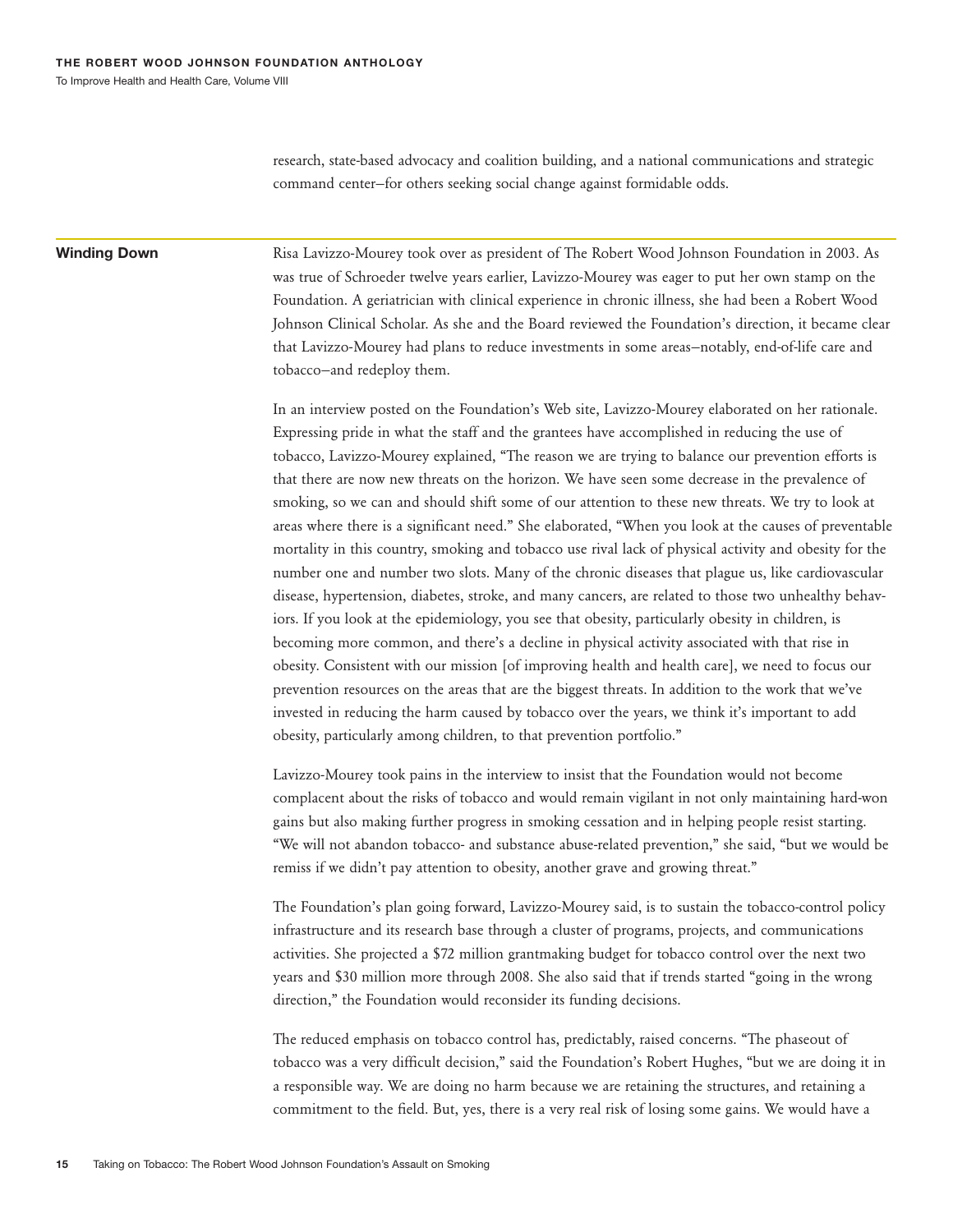much less healthy population were it not for the work the Foundation has done. The question is, will the phaseout come at a price to the public's health and can the investments in childhood obesity compensate?"

Other experts in tobacco control express similar fears. "I have to respect each new president's vision, and I applaud Risa on her attention to obesity in children," said Kenneth Warner, the University of Michigan health economist. "But I am terribly disappointed by the lack of resources [for tobacco research]. If you look back on the last decade, the first part was the most exciting, but the most recent year was the most depressing, because all the resources that took so long to build up are being dissipated."

The phaseout coincides with tough budget times for the states, and the Advocacy Institute's Mike Pertschuk sees that as a double whammy affecting the state-based antismoking coalitions. "If you didn't have the simultaneous plunge in funding in the states, it wouldn't be so threatening, because the leadership is mature and well-established," he said. "But you can't say that now. In terms of its timing, in the setting of state economic crises, the phaseout is a serious blow." Pertschuk is more sanguine about other aspects of the tobacco control. "There seems to be strong, independent momentum for smoke-free environments, and the same goes for tax increases. Cessation activities will suffer somewhat, and on the national level there is still a major need for the Center for Tobacco-Free Kids."

Mindful of the tricky course she must navigate going forward, Lavizzo-Mourey is pragmatic. In the Internet interview, she said, "We know that we cannot do everything. To take on something like tobacco or obesity requires not only a major financial commitment, but also intellectual commitment, passion for the work on our part, and collaboration to leverage other resources from people around the country. There are only so many big issues you can take on at a time, and no foundation can take any of them on unilaterally…What are the most pressing for us to engage in right now? That's going to change over time. And frankly, the amount of the resources that we put into any one will also change over time as the environment—the external forces with which we contend—change. The only way to keep this in balance is to keep asking ourselves what are the most pressing issues and how can we use our resources most effectively to make a difference?"

**Notes**

1. Hughes, R. "Adopting the Substance Abuse Goal." *To Improve Health and Health Care 1998–1999: The Robert Wood Johnson Foundation* Anthology. San Francisco: Jossey-Bass, 1999.

2. Schapiro, R. "A Conversation with Steven Schroeder." *To Improve Health and Health Care, Vol. VI: The Robert Wood Johnson Foundation Anthology*. San Francisco: Jossey-Bass, 2003.

3. Hughes, R. "Adopting the Substance Abuse Goal." *To Improve Health and Health Care 1998–1999: The Robert Wood Johnson Foundation* Anthology. San Francisco: Jossey-Bass, 1999.

4. http://www.cdc.gov/tobacco/overview/oshsummary2004.htm

5. *Substance Abuse, The Nation's Number One Health Problem: Key Indicators for Policy*. Prepared by the Schneider Institute for Health Policy, Brandeis University, for The Robert Wood Johnson Foundation, February 2001.

6. The Center for Tobacco Free Kids (http://tobaccofreekids.org/research/factsheets/pdf/0002.pdf).